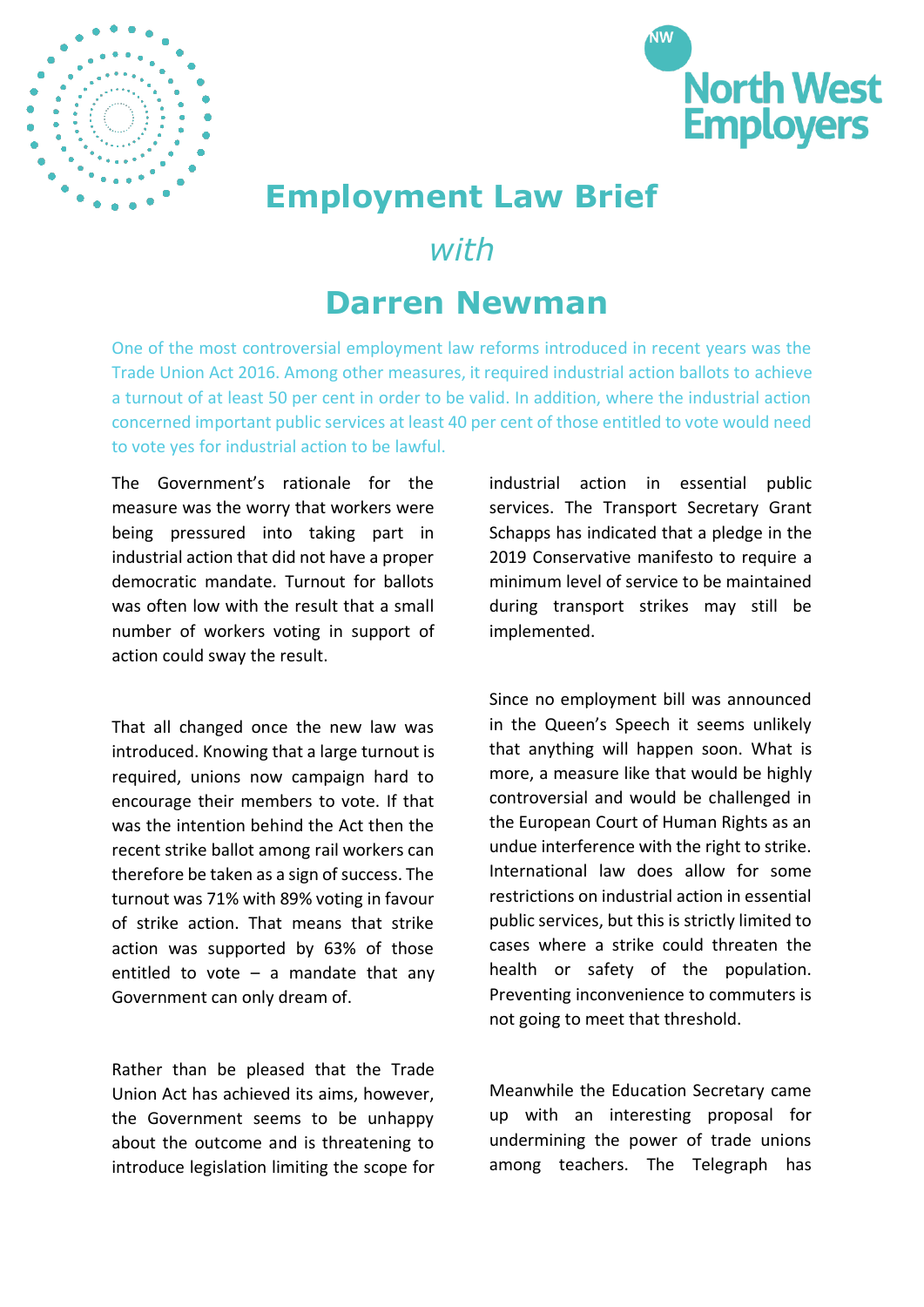

reported<sup>[\[1\]](https://ukc-word-edit.officeapps.live.com/we/wordeditorframe.aspx?ui=en%2DUS&rs=en%2DGB&wopisrc=https%3A%2F%2Fnwemployersorg.sharepoint.com%2Fdocman%2F_vti_bin%2Fwopi.ashx%2Ffiles%2Fd5033699b3ba49e09ca90c4c3cab8a1a&wdenableroaming=1&mscc=1&hid=08A945A0-C046-4000-35DD-722DA4D48C75&wdorigin=ItemsView&wdhostclicktime=1654776900088&jsapi=1&jsapiver=v1&newsession=1&corrid=45fcae62-6c38-4bda-9a42-59f61dddb966&usid=45fcae62-6c38-4bda-9a42-59f61dddb966&sftc=1&cac=1&mtf=1&sfp=1&instantedit=1&wopicomplete=1&wdredirectionreason=Unified_SingleFlush&rct=Medium&ctp=LeastProtected#_ftn1)</sup> that Nadhim Zahawi is considering proposals to widen the right of teachers to be accompanied at disciplinary and grievance hearings to cover not just fellow workers and trade union officials but also 'external lawyers or a representative of a body other than a union'. A Government spokesperson told the Telegraph that the rationale for the move was that many teachers joining a trade union 'simply to protect themselves in case they face allegations of abuse'.

In fact the Government's ideas do not seem to run so far. The written parliamentary answer to which the Telegraph refers actually makes no reference to lawyers - merely to other professional associations. It goes so far as to name one – Edapt – which is a subscription-

#### fellow employees? Absolutely not. It would be a serious mistake to let the Government's issue with trade unions obscure the important role of a trade union representative in disciplinary and grievance hearings. Yes, they are there to ensure that the interests of the individual are protected. But they also have a relationship with the employer and are able to appreciate the wider context. I have encountered many trade union representatives in hearings over the years and in the overwhelming majority of cases they help the process run smoothly. They can explain what is going on to the employee concerned and help them appreciate the wider context. If something is wrong with the process, they can point that out at an early stage – allowing the employer to address concerns promptly rather than argue about them at a subsequent Tribunal. Their ongoing relationship with the employer helps them to do this and helps the employer take their concerns seriously.

#### [https://www.telegraph.co.uk/politics/2022/05/21/](https://www.telegraph.co.uk/politics/2022/05/21/tories-poised-torpedo-unions-threat-bring-country-standstill/) [tories-poised-torpedo-unions-threat-bring](https://www.telegraph.co.uk/politics/2022/05/21/tories-poised-torpedo-unions-threat-bring-country-standstill/)[country-standstill/](https://www.telegraph.co.uk/politics/2022/05/21/tories-poised-torpedo-unions-threat-bring-country-standstill/)

based advice service for teachers that aims to offer some of the services of a trade union – without the wider employment relations role. But since Edapt is not a trade union, teachers are not currently entitled to be accompanied by its representatives in grievance and disciplinary hearings.

Would it be a good idea to extend the right to be accompanied beyond the current provision for trade union officials and I am sure that Edapt is a fine organisation, but any legislation extending the right to be accompanied will inevitably create a market for less professional or less responsible representatives to get in on the act. Paid representatives with no continuing relationship with the employer or wider concern for the workforce would not be a welcome addition to the process. Even worse, it is difficult to see how you could prevent law firms from setting up representative services of their own. If employees have legal representation in disciplinary and grievance hearings, then